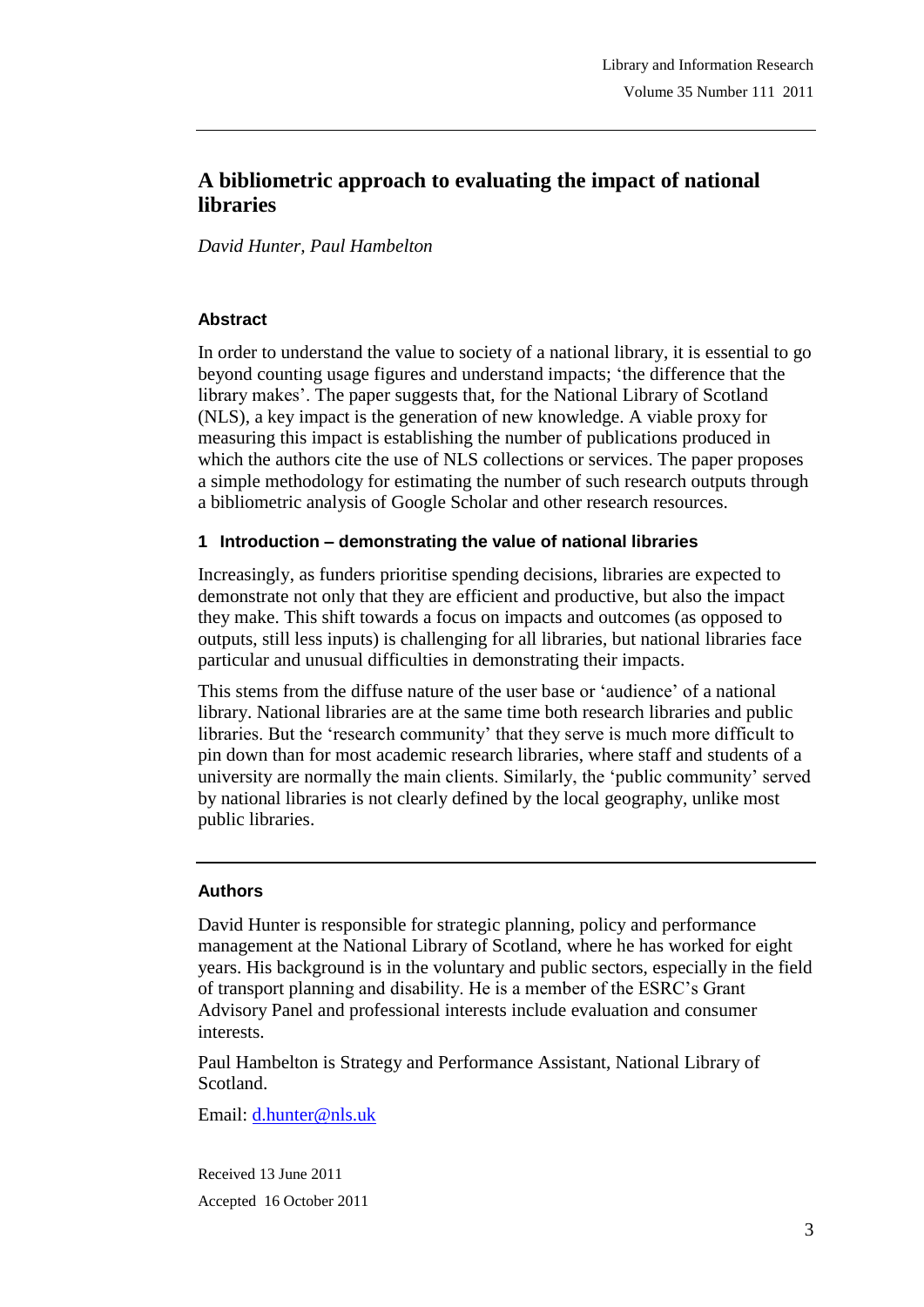*National libraries have no specified clientele or primary user group like public or university libraries. Therefore, output data cannot be set in comparison to "members of the population". This means that national libraries cannot easily sample, interview or query their user community; as a result, establishing who uses them, why and how are especially difficult questions for national libraries to answer*.

(International Organization for Standardization, 2009, 5.)

It has previously been argued that

*Thinking about the outcomes that we want to see as a result of our mission as a national library …requires us to think about what our users do with the resources they access at NLS (users being, readers, exhibition visitors, remote digital users etc). Do they use these resources to create new valuable knowledge? Or is their interaction with NLS resources and services superficial?*

(Hunter, 2009, 6)

These questions are crucial, as they are central to the key question "What difference does NLS make?"; or to put it more bluntly, "How would the world be a worse place without NLS?' and ultimately 'Why should we fund you?'

In order answer these questions, we must do two things. Firstly, we need to succinctly describe a national library's contribution to society; and secondly we need to find a way to quantify that contribution. In the paper referred to above, it was suggested that

*One solution may lie in exploring the scope to capture and use bibliometric data. Many newly-published books and journals include references to NLS in some form; typically these are citations of collections or acknowledgements to staff who have assisted with research. Increasingly, it should be possible to identify such references electronically through resources such as Google Books and Google Scholar. This would generate hard data on the extent to which NLS has contributed to publications, through the research and productivity of our users. Ultimately, a key outcome that national libraries want to achieve may be phrased as "generating knowledge and understanding". Whilst this bibliometric measure would not address the quality of publications produced using NLS resources, it may be one of the best possible proxy measures in the near future.*

(Hunter, 2009, 7)

It has been noted that an "organisation"s work should always be measurable, even if it must use proxies to do so." (Kasturi Rangan, 2004). It is not therefore surprising that there is rising interest in the scope for bibliometric evaluation:

*As bibliometric indicators are objective, reliable, and cost-effective measures of peer-reviewed research outputs, they are expected to play an increasingly important role in research assessment/management*.

(Campbell *et al*., 2010, 66)

A topical debate about the merits of this approach has centred around the Research Excellence Framework (REF). Clearly there are concerns that over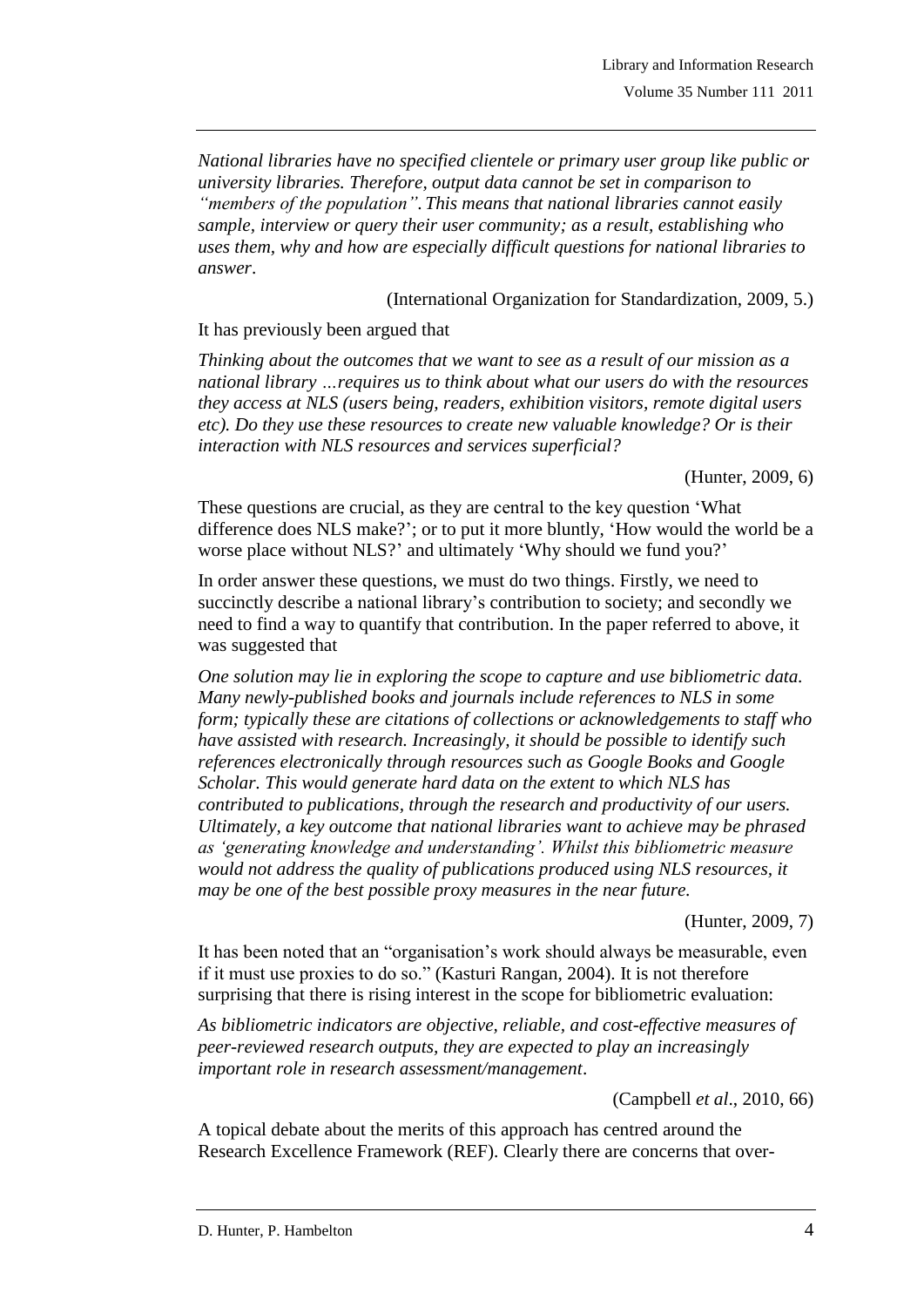reliance on bibliometrics is inappropriate: in responses to the initial REF consultation, it "was widely commented that bibliometrics do not provide a direct measure of quality, but provide a proxy indicator of quality" (HEFCE 2008, 9). In describing the REF 2014, HEFCE states that a

*pilot exercise showed that* [bibliometric] *citation information is not sufficiently robust to be used formulaically or as a primary indicator of quality; but there is considerable scope for it to inform and enhance the process of expert review.*

(HEFCE, 2011)

This paper describes our preliminary attempt to apply simple bibliometric tools such as web mention analysis in order to quantify the research outputs created by our users; these research products representing a surrogate or proxy for ' generating knowledge and understanding'.

#### **2 Methodology – testing a bibliometric approach to measuring the value of NLS**

In essence, the methodology described in this paper is an attempt to quantify the number of publications produced which cite NLS. This is carried out through the interrogation of a number of research resources and databases which bring together varied online content. In the absence of an unambiguous term for these diverse resources, for the purposes of this paper we call these resources and databases "Aggregated Research Gateways" (ARGs). Five ARGs were studied: Google Scholar, JSTOR, Web of Knowledge, Oxford Journals Online and Science Full Text Select 2000-2010. These resources were selected to provide a range of material in terms of subject matter and to encompass a range of formats such as journals and books. As we shall see, our focus became directed very much to the first two of these.

Unless otherwise indicated, all data is based on searches carried out on 2 November 2010. Searches were run in each resource to establish the number of exact mentions of "National Library of Scotland". These searches were done both in total (i.e. without any time limits specified) and also by year, to generate both aggregate and trend information. We also sampled these hits to explore some of them in greater detail, in order to gain insight into the type of material that was being picked up from these searches and to confirm that they were indeed research products citing some genuine interaction with the Library.

In addition to looking for references to NLS, we also searched for citations of four other national libraries to provide benchmarks and effectively to triangulate the search findings for NLS. These four libraries were the British Library (BL), National Library of Wales (NLW), National Library of Australia (NLA) and the National Library of the Netherlands (KB).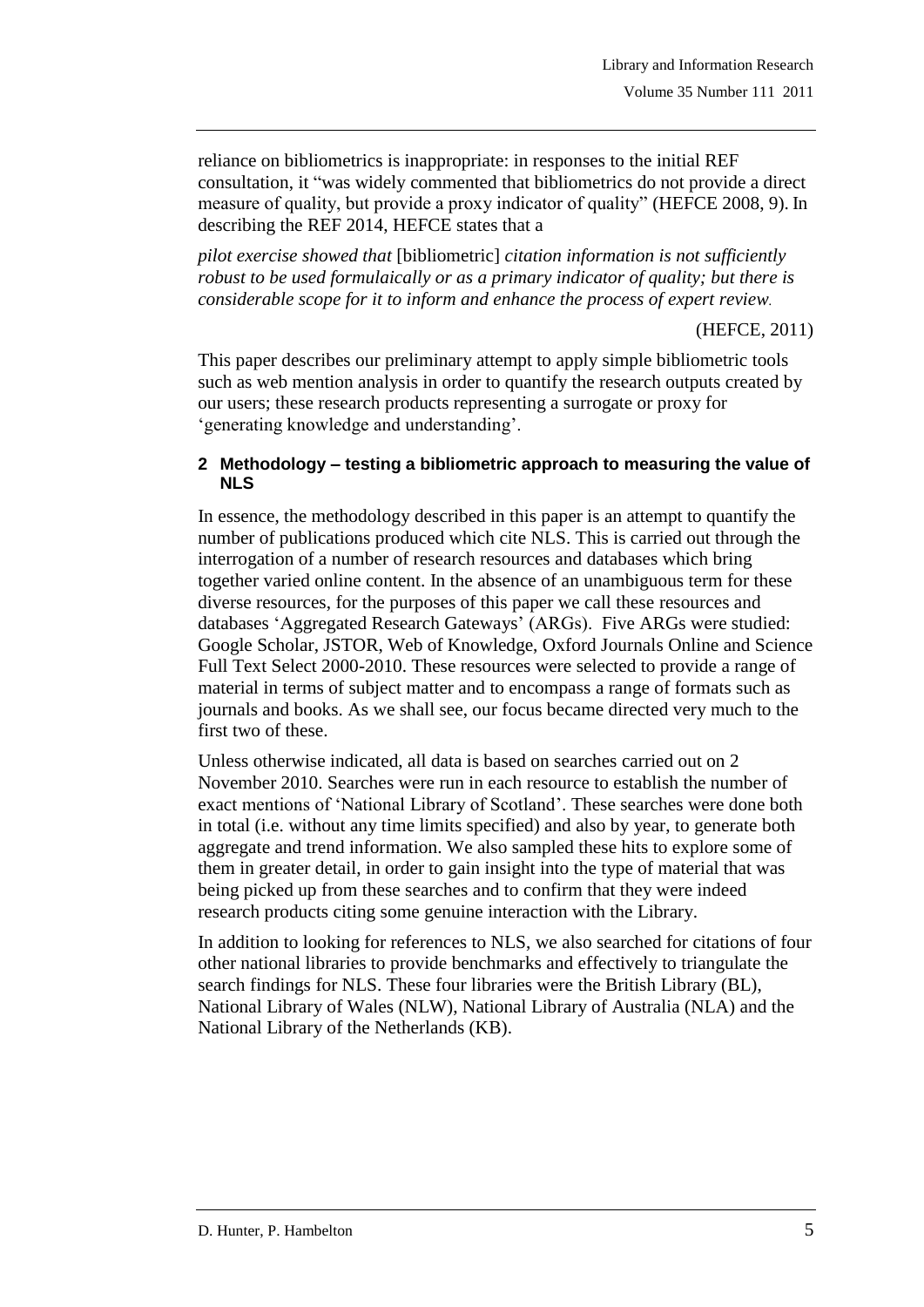# **3 Findings**

## **3.1 NLS**

Our headline figures (with no limits of time or other parameters) show the following total results for each ARG for NLS:

|     |              |               |           | Oxford   | Science Full       |
|-----|--------------|---------------|-----------|----------|--------------------|
|     |              | Google        | Web of    | Journals | <b>Text Select</b> |
|     | <b>JSTOR</b> | Scholar (all) | Knowledge | Online   | 2000-2010          |
| NLS | 2,372        | 9,820         | 18        |          |                    |

# **Table 1: NLS hits by ARG (note: these totals cannot be added up meaningfully, because a single article may appear in two or more ARGs.).**

The first notable observation is that the scale of content held by Google Scholar far surpasses any other resource; this also applies when we look at the results for other national libraries below. The figures appear to indicate that NLS has contributed to a minimum of some 10,000 publications.

Because of the relatively low number of hits obtained from the Web of Knowledge, Oxford Journals Online and Science Full Text Select 2000-2010, our subsequent analysis was confined to JSTOR and Google Scholar as the holders of the greatest content. However, it may be useful to return to these resources on order to understand more about how their results are derived - particularly for Oxford Journals Online which reports a significant number of NLS citations. Table 2 shows the *annual* hits for NLS for recent years from Google Scholar and for JSTOR:

| Year           | 2005            | 2006 | 2007 | 2008 | 2009 |
|----------------|-----------------|------|------|------|------|
| Google Scholar | $\vert$ 398     | 407  | 450  | 395  | 360  |
| <b>JSTOR</b>   | $\Omega$<br>ے ب | っっ   |      |      |      |

# **Table 2: NLS hits by year (Google Scholar and JSTOR).**

Google Scholar again reports most 'hits'; we see that in recent years, some 400 publications a year appear to cite NLS. In the past two years, the reported hits decline significantly, particularly for JSTOR. This can probably be attributed to the licensing policy of JSTOR which has a "moving wall" to exclude much recent journal content, in order to protect publishers' revenue. It is not so obvious why a time-lag necessarily applies to Google Scholar, but there may also be a delay in digitising the most recent material to the resource. It has been noted that there may be a considerable delay (of years) "as citations often take several years to start to appear in the scholarly literature as research is completed, written up and published" (Meyer *et al*., 2009, 19).

# **3.2 Benchmark libraries**

In this section we look at similar data – but rather than for NLS alone, the results are shown for citations of the members of our club of four benchmark libraries – British Library (BL), National Library of Wales (NLW), National Library of Australia (NLA) and the National Library of the Netherlands (KB), in addition to NLS. Table 3 shows these results.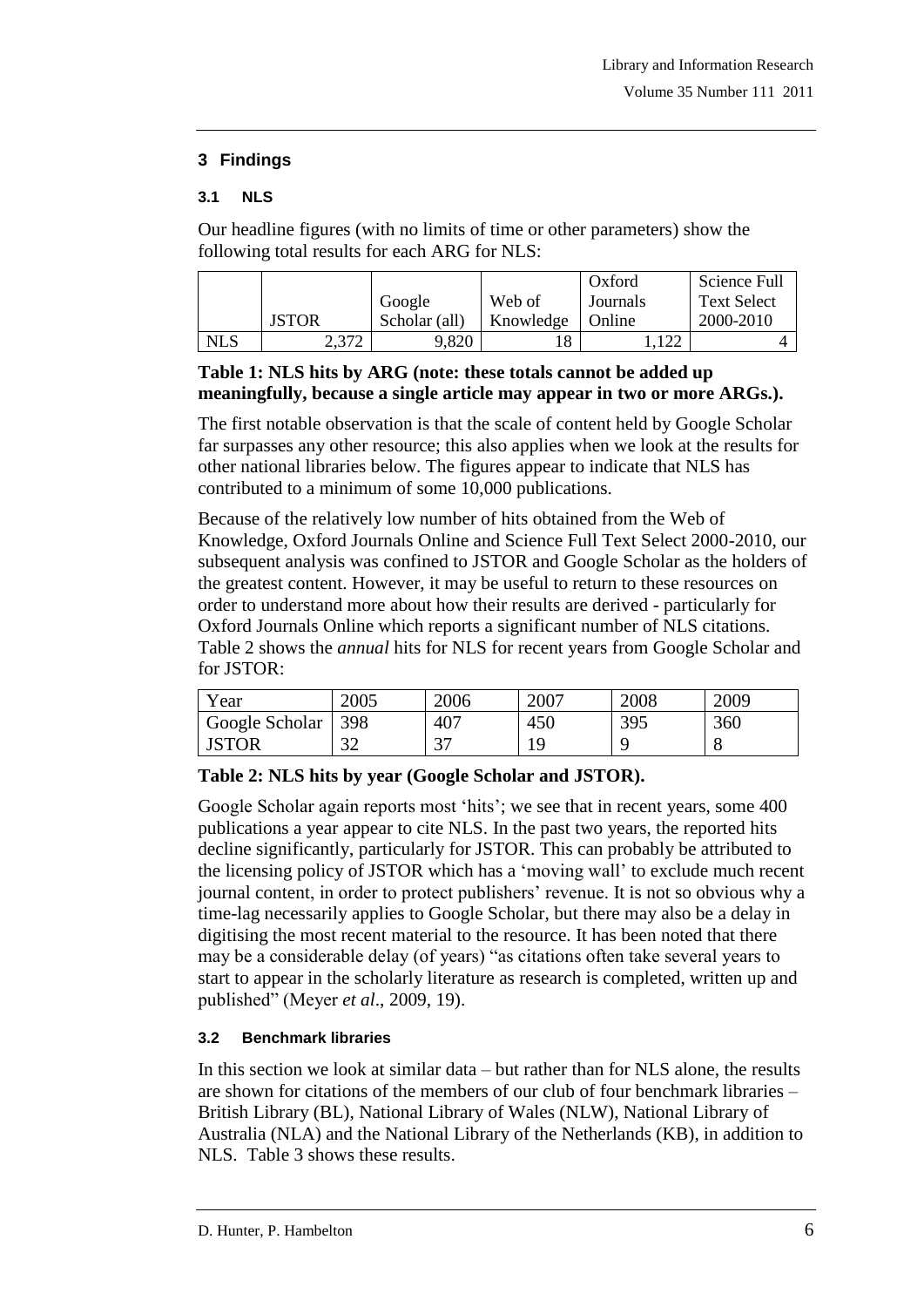|               |              |           |           |          | Science          |           |
|---------------|--------------|-----------|-----------|----------|------------------|-----------|
|               |              | Google    |           | Oxford   | <b>Full Text</b> |           |
|               |              | Scholar   | Web of    | Journals | Select           |           |
|               | <b>JSTOR</b> | (all)     | Knowledge | Online   | 2000-2010        | Totals    |
| <b>NLS</b>    | 2,372        | 9,820     | 18        | 1,122    | 4                | 13,336    |
| BL            | 17,626       | 1,770,000 | 519       | 6,310    | 142              | 1,794,597 |
| <b>NLW</b>    | 1,206        | 5,360     | 33        | 659      |                  | 7,259     |
| <b>NLA</b>    | 897          | 33,300    | 35        | 83       | 16               | 34,331    |
| <b>KB</b>     | 646          | 10,700    | 23        | 75       | 0                | 11,444    |
| <b>Totals</b> | 22,747       | 1,829,180 | 628       | 8,249    | 163              | 1,860,967 |

### **Table 3: Hits identified through different "Aggregated Research Gateways".**

Again, it is striking that by far the most hits are reported through Google Scholar. Indeed, for the group of benchmark libraries, this result is far more pronounced than for NLS alone. Whereas NLS accounts for 10% of all JSTOR hits for the five libraries, it accounts for only 0.5% of all Google Scholar hits. The figures clearly confirm that the scale of content held by Google Scholar surpasses any other resource; but they also suggest that the pattern of hits picked up by each ARG may vary.

The second clear feature is the predominance of the British Library. Of course, as one of the world"s largest and most important research libraries, we would expect the BL to appear prominently in the results. However, while the BL accounts for 97% of all Google Scholar hits, it accounts for only 77% of JSTOR hits. A possible reason for this is the role of many national libraries (including BL) in maintaining a national bibliography; meaning that a statement such as "a catalogue record for this book may be obtained from the British Library" appears on the publishers" details page of many British monographs. This might be picked up by Google Scholar, but not JSTOR and would therefore artificially inflate the Google Scholar hits. This suspicion appears to be supported by observing on closer inspection that Google Scholar accounts for over 93% of the hits for BL, KB and NLA - all national libraries that maintain cited national catalogues. For NLS and NLW, on the other hand (which are not routinely cited on publications in this way) the figure is less than 74% (Table 4). This suggests that the figures may indeed be distorted by the reference to national libraries which maintain a routinely-cited national bibliography.

We did a small number of experiments to gauge the effect of 'false positive' counting of "national bibliographic" citations for the British Library, National Library of Australia and Koninklijke Bibliotheek. Surprisingly, excluding the phrases "catalogue record" AND "cataloguing in publication" from the query only reduced Google Scholar citation counts for 2009 by between 1 and 4 percent for the BL and KB, but by over 50% for the National Library of Australia. No explanation of this difference is immediately obvious to us, but it is noticeable that the NLA list of hits is dominated by publications of the Library"s staff in the journal "National Library of Australia Staff Papers". Also, we note that the British Library in its current form and name has only been in existence since 1973; this explanation may not hold water for earlier publications and requires more detailed investigation.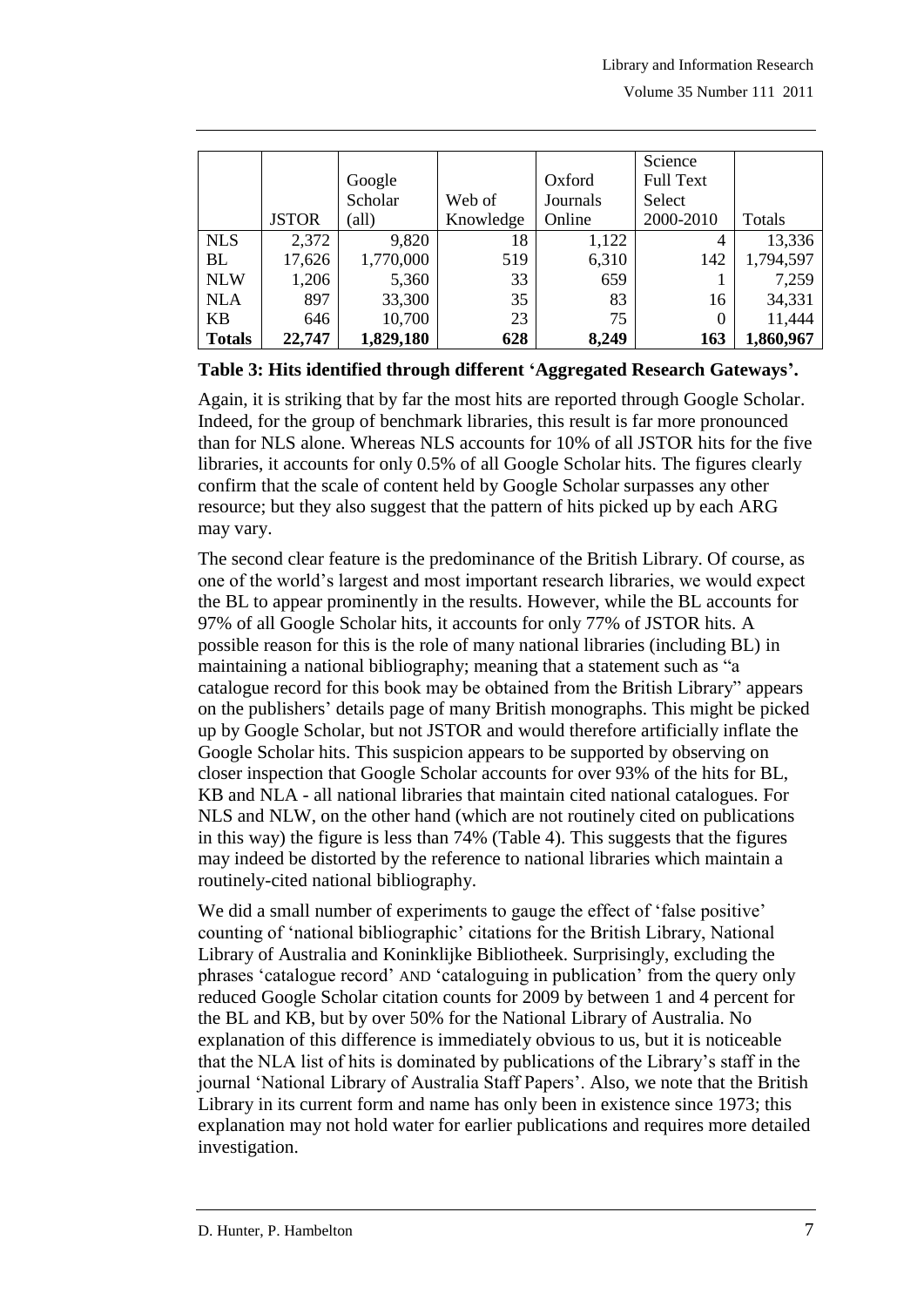| ARP:       |              | Google         |           | Oxford   | Science Full       |               |
|------------|--------------|----------------|-----------|----------|--------------------|---------------|
| % of total |              | Scholar        | Web of    | Journals | <b>Text Select</b> |               |
| hits       | <b>JSTOR</b> | $\text{(all)}$ | Knowledge | Online   | 2000-2010          | <b>Totals</b> |
| <b>NLS</b> | 17.8         | 73.6           | 0.1       | 8.4      | 0.0                | 100.0         |
| <b>BL</b>  | 1.0          | 98.6           | 0.0       | 0.4      | 0.0                | 100.0         |
| <b>NLW</b> | 16.6         | 73.8           | 0.5       | 9.1      | 0.0                | 100.0         |
| <b>NLA</b> | 2.6          | 97.0           | 0.1       | 0.2      | 0.0                | 100.0         |
| KB         | 5.6          | 93.5           | 0.2       | 0.7      | 0.0                | 100.0         |

### **Table 4: Percentage of hits by ARG.**

If this "national bibliography issue" at least partially explains the high number of hits for BL, NLA and KB, it suggests that we cannot compare NLS and NLW performance with these libraries using Google Scholar, unless we can develop an effective way to filter out these "technical" references. Looking at the reported hits from JSTOR plotted by recent year for the six libraries (Table 5), the time-lag noted for NLS above is broadly confirmed:

| Year | 2005  | 2006  | 2007 | 2008 | 2009 |
|------|-------|-------|------|------|------|
| Hits | 1,048 | 1,081 | 534  | 423  | 234  |

### **Table 5: JSTOR hits by year (all five benchmark libraries).**

As can be seen, the reported hits decline considerably over recent years; this appears to confirm that JSTOR is not suitable for monitoring the most recent publications and the time lag of useful data is possibly at least four years from publication date to appearance in JSTOR. Certainly this decline does not correlate to the general trend of research publication outputs, which UK government reports have indicated had increased by over 10% in 2008 (Department for Business, Innovation and Skills, 2009).

While there appear to be problems in comparing Google Scholar data for NLS with national libraries that maintain national bibliographies, we can compare the NLS findings with the National Library of Wales with some confidence. Both libraries show a similar pattern of increased number of hits to 2007, with a subsequent decline (Figure 1).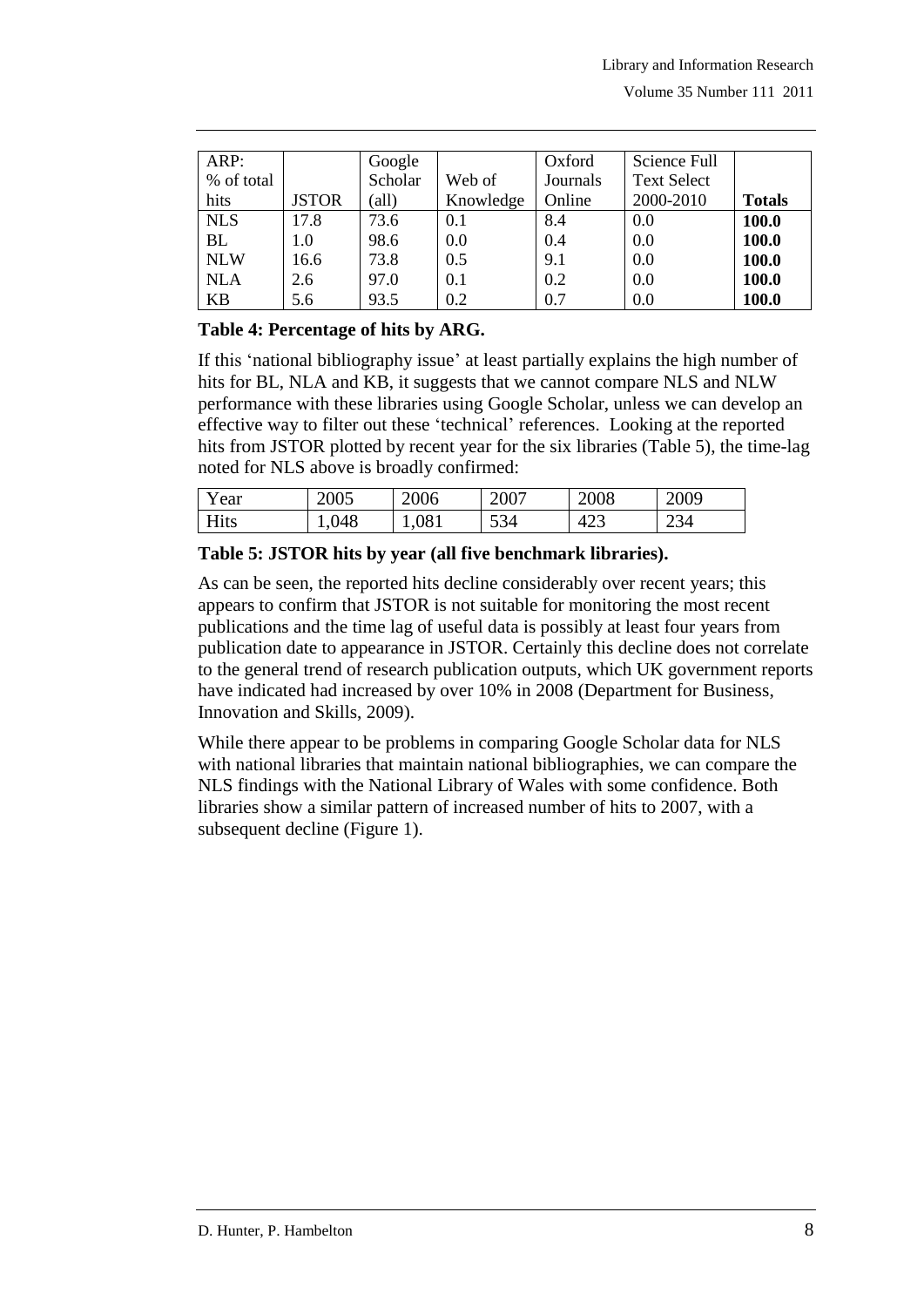

# **Figure 1: NLS and NLW hits from Google Scholar.**

This pattern is broadly replicated by the figures for the British Library (Figure 2), but less so for the national libraries of Australia and the Netherlands where no tail-off is apparent (Figure 3). The reason for these different patterns between the libraries is not known.



**Figure 2: British Library hits from Google Scholar.**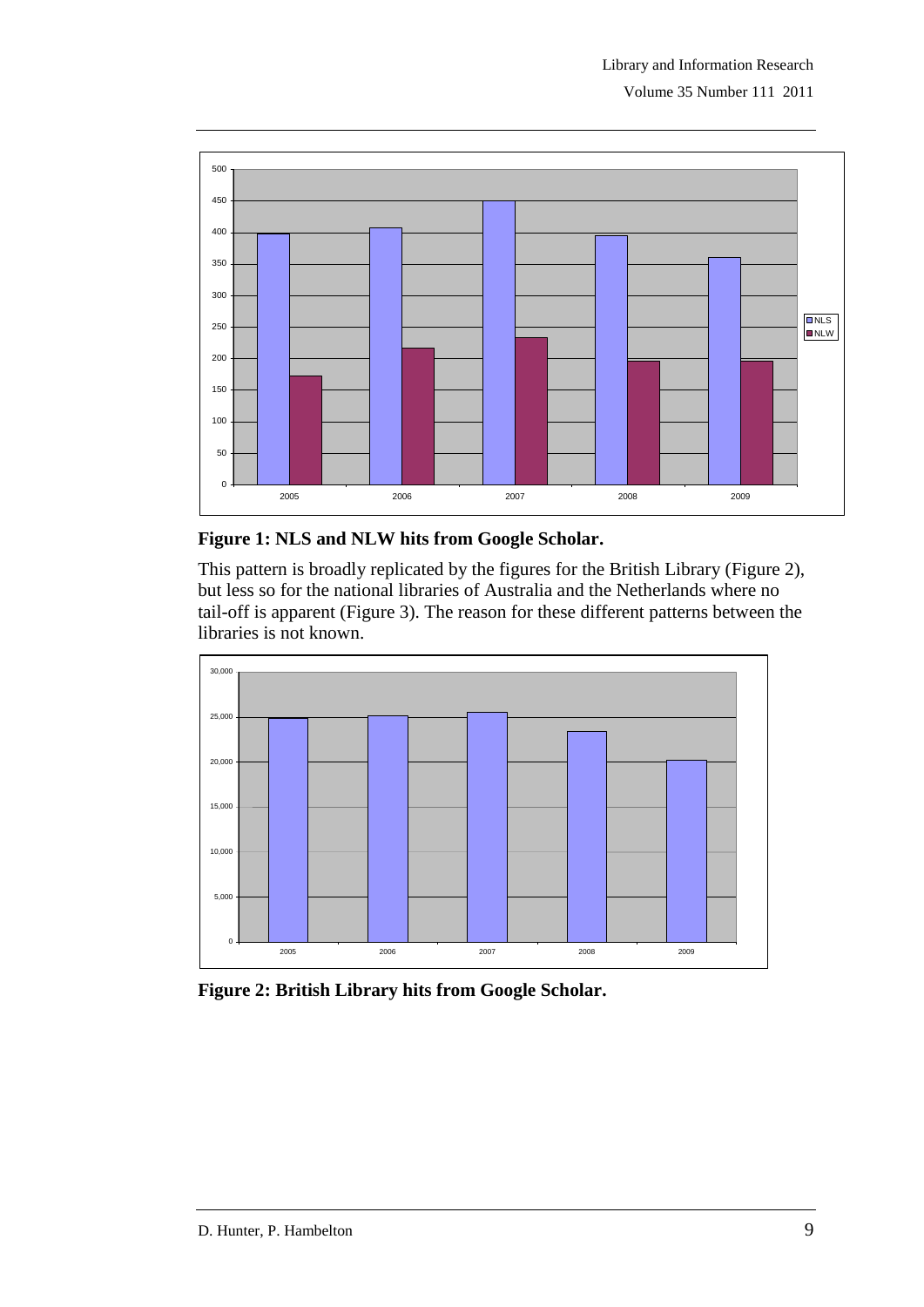

**Figure 3: National libraries of Australia, Netherlands hits from Google Scholar.**

#### **3.3 A closer look at the reported citations**

Until now, we have confined ourselves simply to raw counts of hits. What kind of reference or citation do these hits represent, and how can we be sure that each hit really represents a genuine citation? We can conceptualise publications as falling into one of the four categories indicated in Figure 4. We would hope, if the methodology was sound, that the great majority of hits would fall into box B – where a reported hit did indeed represent a real citation. However, it is possible that some hits pick up a purely contingent or accidental reference to NLS such as "Edinburgh"s Central Library is opposite the National Library of Scotland on George IV Bridge" which would fall into box A. Equally, it is possible that a publication to which NLS made a genuine contribution is not picked up in a hit (box D). (Box C represents no reference to NLS, which properly, should result in no hit.)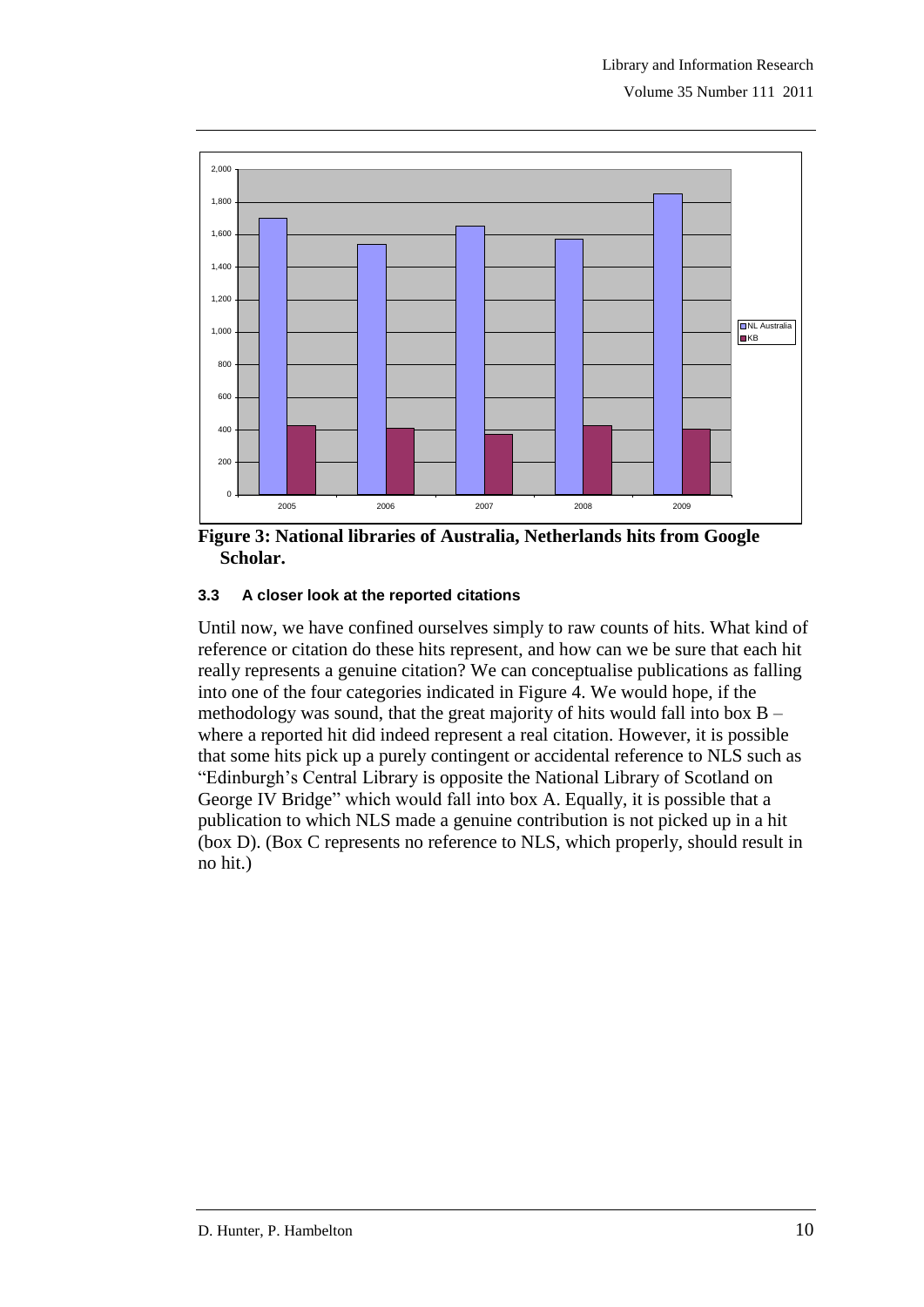|              | A                                                         | B                                                                                                                                                                                                                                                                                                                                                                                                                                                                                                                                                                                                                                                                                                                                                                                                                                                                                                                                                                                  |    |
|--------------|-----------------------------------------------------------|------------------------------------------------------------------------------------------------------------------------------------------------------------------------------------------------------------------------------------------------------------------------------------------------------------------------------------------------------------------------------------------------------------------------------------------------------------------------------------------------------------------------------------------------------------------------------------------------------------------------------------------------------------------------------------------------------------------------------------------------------------------------------------------------------------------------------------------------------------------------------------------------------------------------------------------------------------------------------------|----|
|              | 'false positive' – citation                               | Genuine citations                                                                                                                                                                                                                                                                                                                                                                                                                                                                                                                                                                                                                                                                                                                                                                                                                                                                                                                                                                  |    |
|              | reported inappropriately                                  | picked up                                                                                                                                                                                                                                                                                                                                                                                                                                                                                                                                                                                                                                                                                                                                                                                                                                                                                                                                                                          |    |
| Hit reported | $\times$                                                  |                                                                                                                                                                                                                                                                                                                                                                                                                                                                                                                                                                                                                                                                                                                                                                                                                                                                                                                                                                                    |    |
|              | $\mathcal{C}$                                             | D                                                                                                                                                                                                                                                                                                                                                                                                                                                                                                                                                                                                                                                                                                                                                                                                                                                                                                                                                                                  |    |
|              | No genuine citations,                                     | Missing results                                                                                                                                                                                                                                                                                                                                                                                                                                                                                                                                                                                                                                                                                                                                                                                                                                                                                                                                                                    |    |
|              | no hits                                                   | (number unknown)                                                                                                                                                                                                                                                                                                                                                                                                                                                                                                                                                                                                                                                                                                                                                                                                                                                                                                                                                                   |    |
| No hit       |                                                           | ×                                                                                                                                                                                                                                                                                                                                                                                                                                                                                                                                                                                                                                                                                                                                                                                                                                                                                                                                                                                  |    |
|              | NLS collections not used<br>in publication                | NLS collections used in<br>publication                                                                                                                                                                                                                                                                                                                                                                                                                                                                                                                                                                                                                                                                                                                                                                                                                                                                                                                                             |    |
|              | <b>Figure 4: Classification of research publications.</b> |                                                                                                                                                                                                                                                                                                                                                                                                                                                                                                                                                                                                                                                                                                                                                                                                                                                                                                                                                                                    |    |
| confidence.  |                                                           | examined, representing 10% of all Google Scholar hits for NLS 2009 (Appendix<br>1). It appears that almost all of these citations were 'genuine' (Figure 4, box B)<br>with no clear 'false positives' (Figure 4, box A) identified. Although this is only a<br>small sample, it suggests that the headline figures noted above for research<br>publications produced using NLS can indeed be accepted with a fair degree of                                                                                                                                                                                                                                                                                                                                                                                                                                                                                                                                                        |    |
| $[41\%]$ .   |                                                           | Most of the publications that cited NLS were books (43%) or journal articles.<br>Mentions of NLS were predominantly in an opening 'Acknowledgements' section<br>$(30\%)$ or in 'References', citing collection holdings $(22\%)$ . It is noticeable that<br>many of the citations refer to 'special collections' of manuscripts or rare books                                                                                                                                                                                                                                                                                                                                                                                                                                                                                                                                                                                                                                      |    |
|              |                                                           | However, these figures raise a number of other questions. NLS has<br>internationally-important manuscript collections, but the citation of manuscript<br>material especially reported here is out of proportion to the use of manuscripts by<br>NLS users (at least, by on-site readers). This may suggest that authors using<br>manuscript materials may be more likely to cite NLS than those using other<br>materials. This has an intuitive logic, in that manuscripts tend to be unique by<br>their nature; an author citing a manuscript might therefore be more inclined to<br>state where this document was accessed (in this case, NLS) than an author<br>consulting a book or other resource which could be accessed at a number of<br>locations. On the other hand, it must be conceded that a researcher citing a<br>manuscript at NLS may do so without ever having used the Library (the<br>knowledge that the manuscript is held by NLS sufficing for their needs). |    |
|              |                                                           | The key implication of this finding is that this bibliometric method is likely to<br>under-report, rather than over-report, the number of publications produced using<br>NLS. The total number of publications produced, using books, journals, maps film                                                                                                                                                                                                                                                                                                                                                                                                                                                                                                                                                                                                                                                                                                                          |    |
|              | D. Hunter, P. Hambelton                                   |                                                                                                                                                                                                                                                                                                                                                                                                                                                                                                                                                                                                                                                                                                                                                                                                                                                                                                                                                                                    | 11 |

# **Figure 4: Classification of research publications.**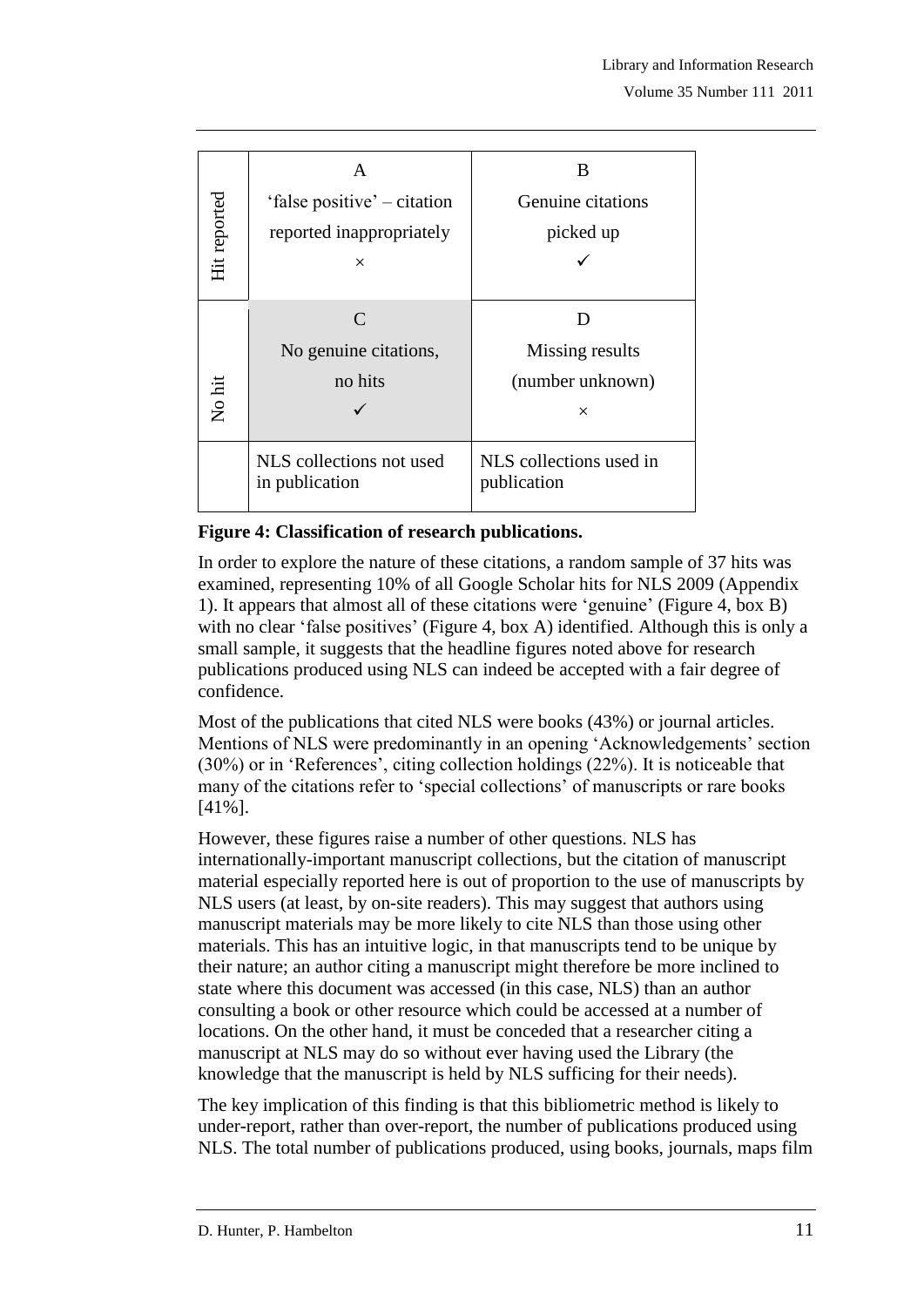and other collections less visible in the pattern of hits reported here, is likely to be considerably larger. But how much larger? We cannot say if it might be 10%, 50% or 400% larger.

#### **4 Methodological issues and concerns**

It is fully accepted that the methodology adopted in this paper may be criticised on a number of grounds. There will always be concerns at using proxies (in this case, references in research outputs) to represent a high-level outcome (in this case, the creation of knowledge). Much valuable research carried out using NLS will result in no formal publication being produced. Research carried out which *does* lead to a publication may not cite NLS. Those citations in research publications which are picked up through this methodology may be superficial or "technical" – without the library having had an important role in the production of the research. The methodology doesn"t take account of other national library roles – for example preserving the national published record (irrespective of whether or not it is being used), or promoting awareness of national collections through education, talks and exhibitions. The role of national libraries in fostering collaboration and best practice is effectively ignored.

Another objection with this methodology may be its Anglocentric approach. We have largely focussed on major libraries of the English-speaking world; no attempt has been made to extend the methodology to the great libraries of France, Egypt, Russia, China and elsewhere in the world.

As the section above indicates, some of the hits produced by the methodology do not represent a real contribution by the libraries to a research output, and may therefore be discounted. Conversely however, we know from personal experience that much research which has used NLS collections or services is published without citing NLS; this must cause these figures to under-state the contribution of national libraries. This may be increasingly the case in the digital environment, where digitised surrogates are used (and perhaps cited) by authors, rather than the original paper text itself.

There also appear to be technical objections that may be raised by some of the findings above – for example, the possible inflation of Google Scholar hits attributed to the essentially administrative reference to national bibliography as discussed above, may be a serious weakness.

Finally, and most obviously, there is the simple point that, just because something is published, it does not necessarily mean that it is any good, or that it makes a significant contribution to knowledge and wisdom. The methodology makes no distinction between high-quality and low quality publications (and there is no objective measure of quality).

All these issues might usefully be explored by others who have a deeper understanding of the way that such ARGs collect and report data.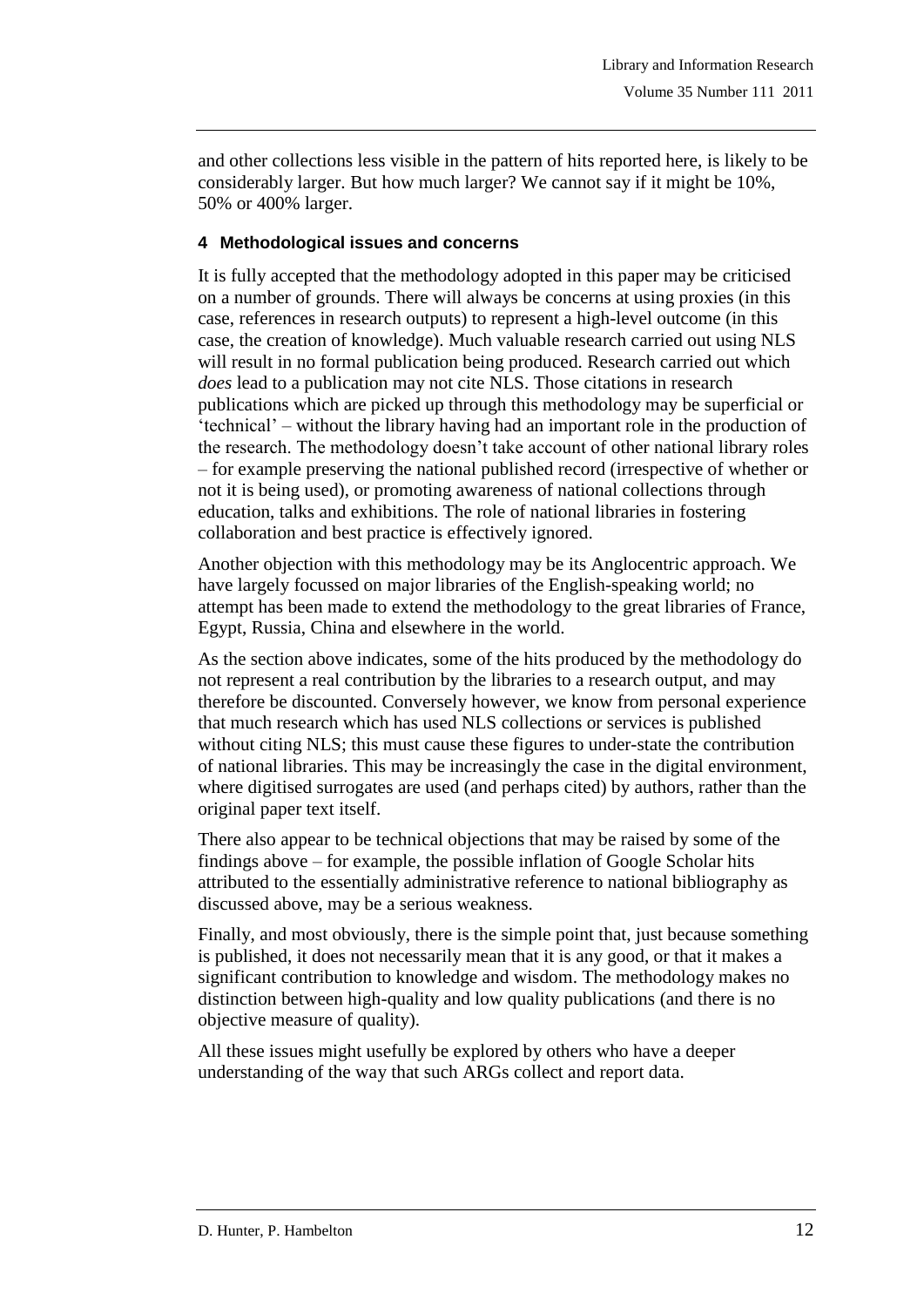# **5 Conclusions**

Despite these potential objections and weaknesses, we maintain that the approach has a fundamental validity. We see the technique we outline here as a practical attempt to use webometric techniques along the lines described in, for example, Meyer (2011) and Meyer *et al.* (2009) to examine 'impact' quantitatively.

We *should* expect national libraries to stimulate published research. National Library collections represent assets for their nation which have the potential to foster all kinds of creativity, innovation and insight. The proper exploitation of these assets (and the knowledge of their curators) is central to the mission of national libraries. We should expect that these collections are used productively to an increasing extent, as all kinds of knowledge (held in books, manuscripts, film or any other format) become easier to find, use and join together as improvements in digital services and capabilities continue. This is an outcome which society and our funders can rightly expect to see as a result of their investment in and support of national libraries.

To summarise our specific conclusions:

- *At least* some 10,000 publications have been produced in total using NLS collections or services
- *At least* 400 more such publications are generated each year;
- Our sampling of these publications confirms that generally speaking, these do represent genuine references/citations;
- The true figure is likely to be greater, perhaps very considerably greater, but it is not yet possible to quantify the scale of under-reporting;
- JSTOR is a useful resource for exploring older publications, but not for measuring current outputs;
- Google Scholar appears to be the most comprehensive and best resource for current material, although it is difficult to use to compare one library with another, and again current research may take time to appear;
- Other ARGs are too small or specialised in content to be used for these purposes.

It is only quite recently that international standards for national libraries have been developed (see Poll and Boekhorst, 2007, 31–8). At present however, standards

[do] *not include performance indicators for evaluating the outcomes or impact of library services either on individuals, on the communities that libraries serve, or on society at this time. Since this is an evolving area of performance measurement for libraries, such performance indicators can be added at a later date*.

(International Organization for Standardization, 2009)

As such, we believe that there is benefit in pursuing this methodology, which could contribute some tangible data to the evaluation of impacts and outcomes. These are difficult to capture through traditional management information such as Key Performance Indicators, which NLS has used as its principal performance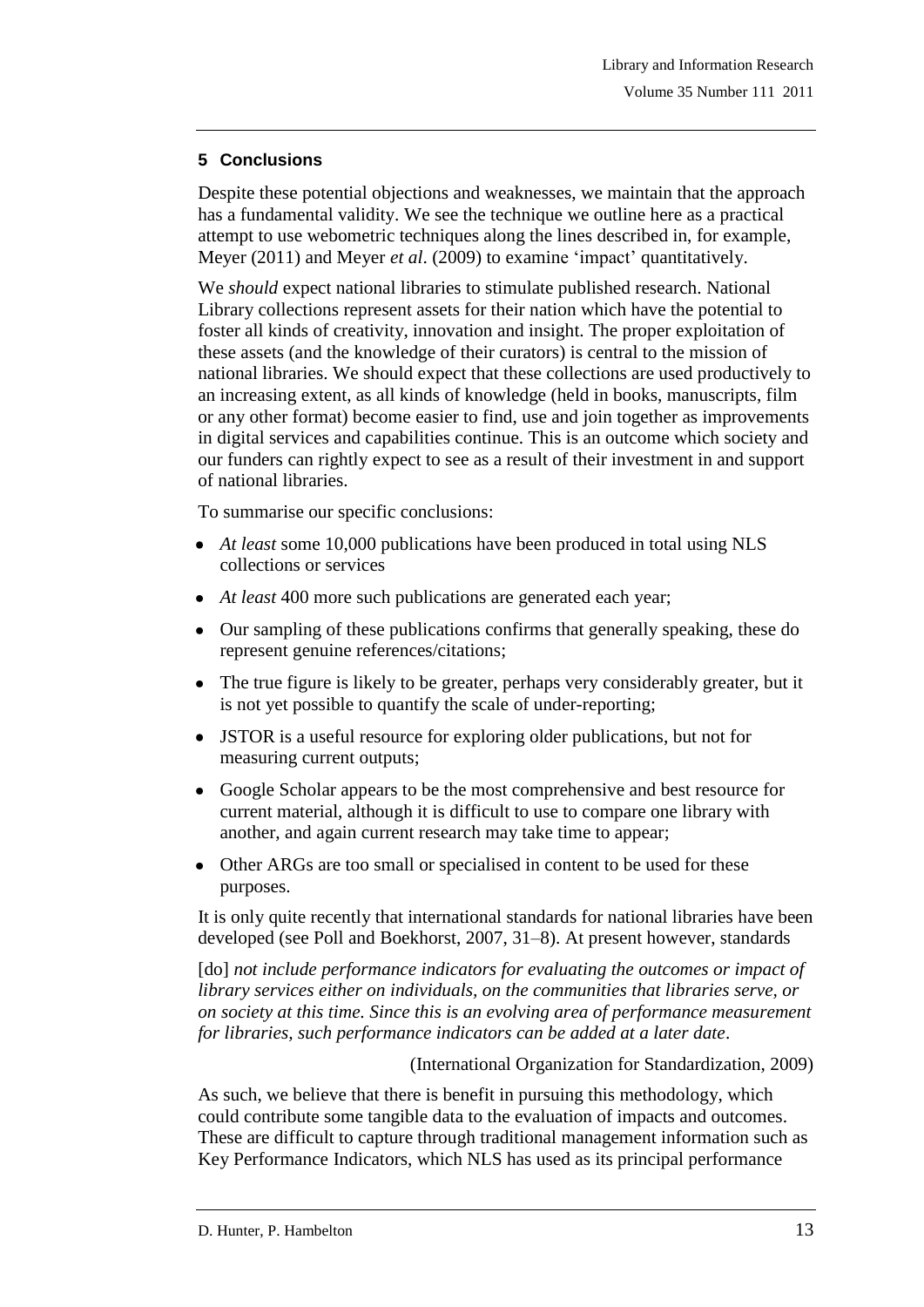management tool since 2005. This is not to suggest for a moment that it is the only way to evaluate the impact of national libraries. Other methods have included the contingent valuation methodology, notably through the British Library"s Demonstrating Value work of 2004. Of course, qualitative as well as quantitative dimensions are important and a balanced evaluation approach will no doubt encompass a range of techniques. However, we suggest there is merit in attempting to develop this bibliometric element further, and would hope that others with particular expertise in analysis of search and digital publishing might further develop and explore this approach.

### **References**

British Library (2004) *Measuring our value: results of an independent economic impact study commissioned by the British Library to measure the Library"s direct and indirect value to the UK economy.* London: British Library.

Campbell, D. *et al*. (2010) Bibliometrics as a performance measurement tool for research evaluation: the case of research funded by the National Cancer Institute of Canada, *American Journal of Evaluation*, **31**(1), 66–83.

Department for Business, Innovation and Skills (2009) *International comparative performance of the UK Research Base*. URL: [http://www.dius.gov.uk/assets/biscore/corporate/migratedd/publications/i/icpruk0](http://www.dius.gov.uk/assets/biscore/corporate/migratedd/publications/i/icpruk09v1_4.pdf) [9v1\\_4.pdf](http://www.dius.gov.uk/assets/biscore/corporate/migratedd/publications/i/icpruk09v1_4.pdf) [accessed 17.5.2011].

HEFCE (2008) *Analysis of responses to HEFCE 2007/34, the Research Excellence Framework consultation*. URL: <http://www.hefce.ac.uk/pubs/consult/outcomes/ref.doc> [accessed 18.5.2011].

HEFCE (2011) *REF 2014: bibliometrics pilot exercise*. URL: <http://www.hefce.ac.uk/research/ref/Biblio/> [accessed 04.01.2012].

Hunter, D. (2009) The development of strategic performance information at the National Library of Scotland, *Performance Measurement and Metrics* **10**(2[\),](http://www.emeraldinsight.com/journals.htm?articleid=1819363) 142– 50 [online]. URL:

[http://www.isast.org/proceedingsQQML2009/PAPERS\\_PDF/Hunter-](http://www.isast.org/proceedingsQQML2009/PAPERS_PDF/Hunter-Development_of_strategic_performance_indicators_at_Scotland_PAPER-QQML2009.pdf)[Development\\_of\\_strategic\\_performance\\_indicators\\_at\\_Scotland\\_PAPER-](http://www.isast.org/proceedingsQQML2009/PAPERS_PDF/Hunter-Development_of_strategic_performance_indicators_at_Scotland_PAPER-QQML2009.pdf)[QQML2009.pdf](http://www.isast.org/proceedingsQQML2009/PAPERS_PDF/Hunter-Development_of_strategic_performance_indicators_at_Scotland_PAPER-QQML2009.pdf) [accessed 17.5.2011].

International Organization for Standardization (2009) *Information and documentation: performance indicators for national libraries*. [ISO/TR 28118:2009].

Kasturi Rangan, V. (2004) Lofty missions, down-to-earth plans, *Harvard Business Review*, **82**(3), 112–29.

Meyer, E.T. (2011) *Splashes and ripples: synthesizing the evidence on the impact of digital resources*. London: JISC. URL:<http://ssrn.com/abstract=1846535> [accessed 2011].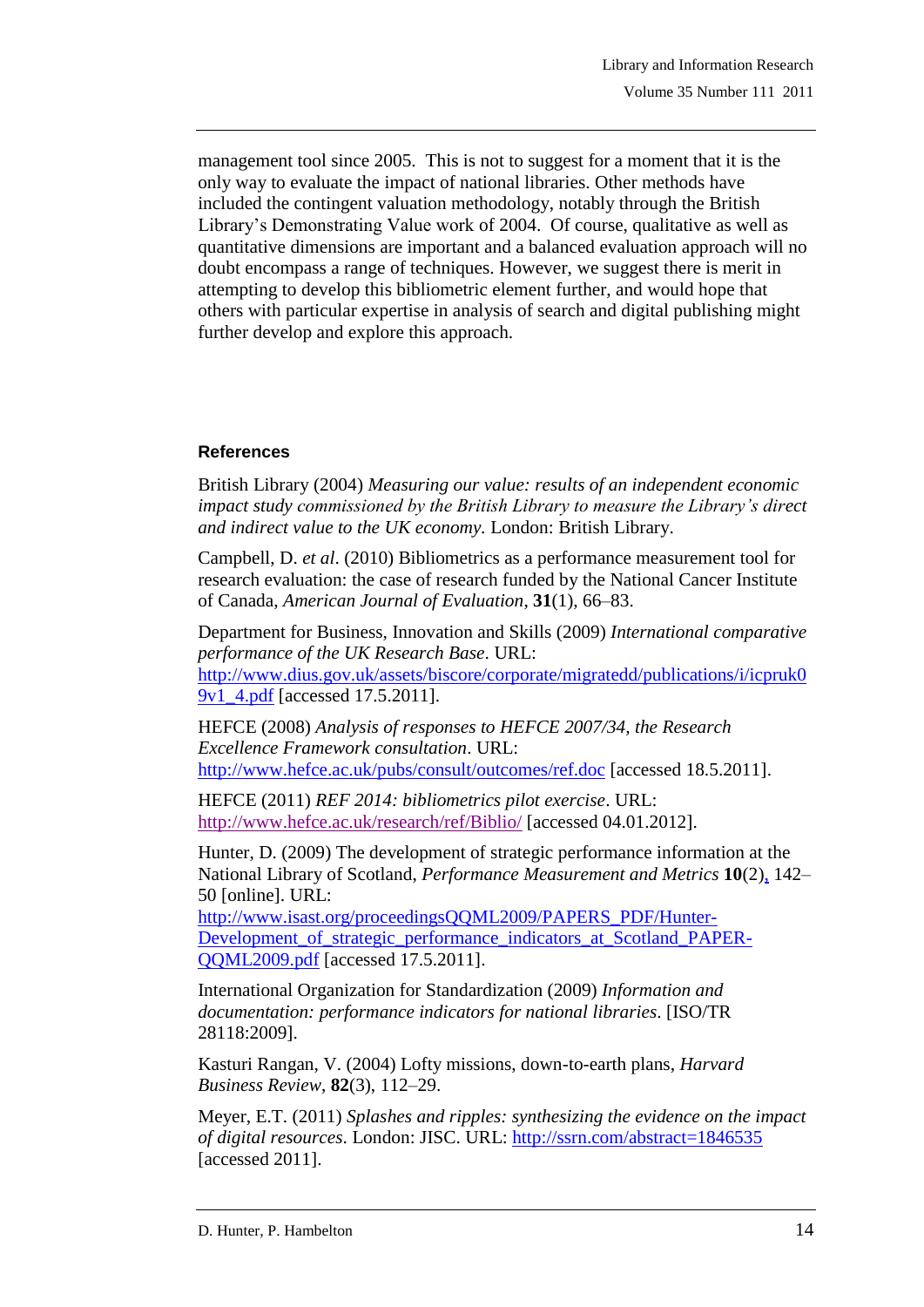Meyer, E.T., Eccles, K., Thelwall, M., Madsen, C. (2009) *Final Report, 20 July 2009. Usage and impact study of JISC-funded Phase 1 digitisation projects & the toolkit for the impact of digitised scholarly resources (TIDSR)*. Oxford: Oxford Internet Institute.

Poll, R. and Boekhorst, P. te (2007) *Measuring quality: performance measurement in libraries*. Munchen: K.G. Saur.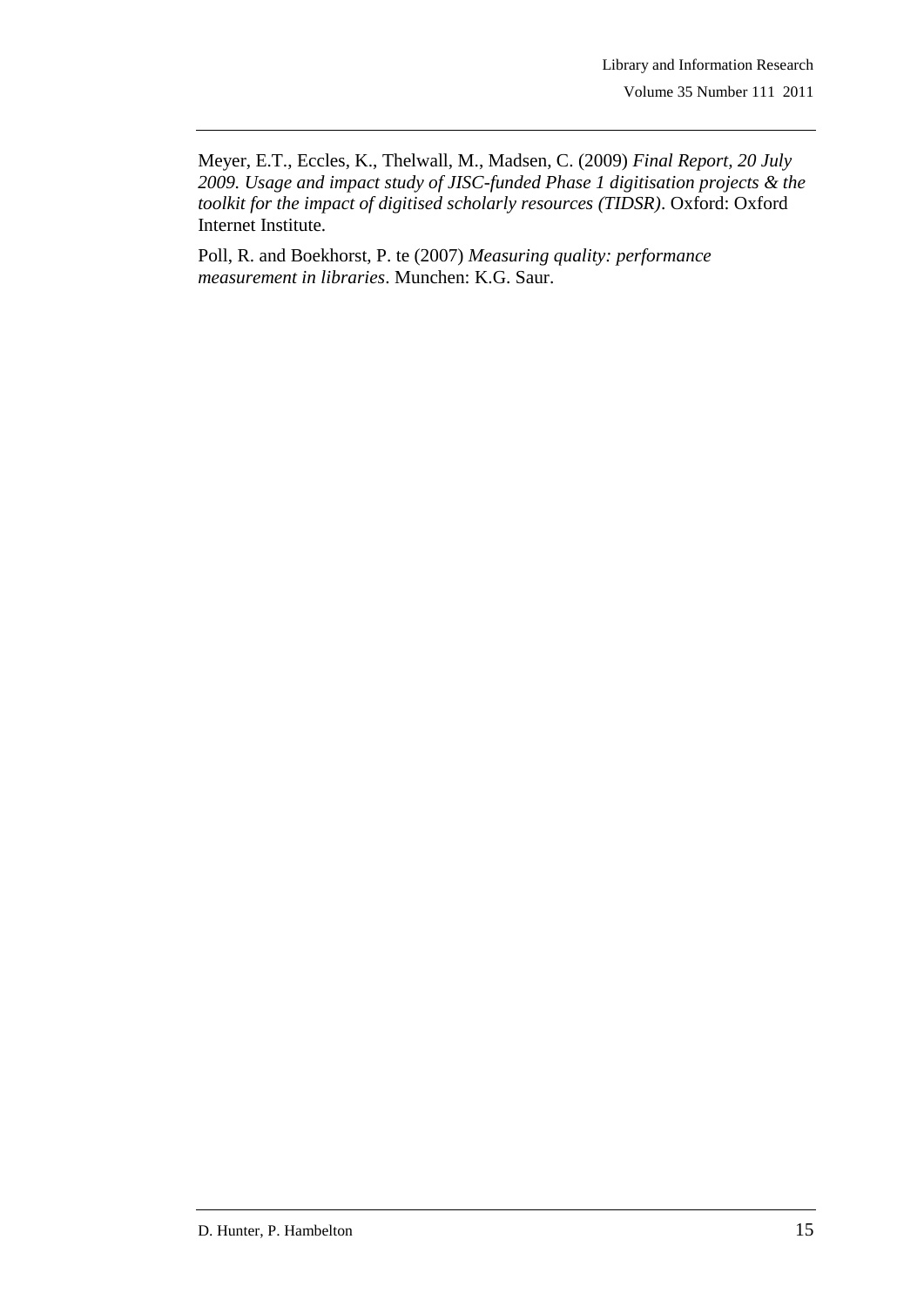**Nature/context of occurrence of "National Library** 

#### **Appendix 1: Google Scholar search results for "National Library of Scotland 2009"**

# **Item details**

| <b>Item details</b>                                                                                                                                                                                                                                                                             | of Scotland"                                                 |
|-------------------------------------------------------------------------------------------------------------------------------------------------------------------------------------------------------------------------------------------------------------------------------------------------|--------------------------------------------------------------|
| Barfoot, M. (2009) David Skae: resident asylum<br>physician, scientific general practitioner of insanity,<br>Medical History, 53(4), 469-88.                                                                                                                                                    | Acknowledges<br>Library/collections -<br>MSS. in particular. |
| Beach, J. (2009) De l'art de la reconnaissance au livre<br>jaune : le renseignement militaire britannique, 1902-<br>1915, Guerres mondiales et conflits contemporains,<br>2008/4, no. 232.                                                                                                      | Cites NLS MSS.                                               |
| Boswell, J. (1936) Journal of a tour to the Hebrides<br>with Samuel Johnson. New York: Heinemann. URL:<br>http://library.du.ac.in/xmlui/bitstream/handle/1/7822/Ch<br>.03%20Boswell%20Journal%20Of%20Tour%20To%20<br>The%20hebrides%20(401-<br>457)%20page.pdf?sequence=1 [accessed 2.11.2010]. | Unable to find<br>mention of NLS.                            |
| Bruckner, M. T. (2009) Chretien continued: a study of<br><i>the</i> Conte du Graal <i>and its verse continuations</i> . Oxford:<br>Oxford University Press.                                                                                                                                     | Cites NLS MSS.                                               |
| Carruthers, A. (2009) The social rise of the Orkney<br>Chair, Journal of Design History, 22(1) 27–45.                                                                                                                                                                                           | <b>Cites NLS</b><br>collections.                             |
| Conway, S. (2009) Christians, Catholics, Protestants:<br>the religious links of Britain and Ireland with<br>continental Europe, c.1689–1800, English Historical<br>Review, 124(509), 833-62.                                                                                                    | Cites NLS MSS.                                               |
| Desmond, A. and Moore, J. (2009) Darwin's sacred<br>cause: race, slavery and the quest for human origins.<br>London: Allen Lane.                                                                                                                                                                | Acknowledges NLS<br>staff/collections.                       |
| Farrell, S. (2009) Archaeological watching brief of a<br>development at Plot 2, Drover's Stance, Ardross, by<br>Alness, Highland. URL:<br>http://her.highland.gov.uk/hbsmrgatewayhighland/Data<br>Files/LibraryLinkFiles/152070.pdf [accessed 2.11.2010]                                        | <b>Cites NLS</b><br>collections.                             |
| Fauset, E. (2011) The politics of writing: Julia<br>Kavanagh, 1824-77. Oxford: Oxford University Press.                                                                                                                                                                                         | [Unable to identify $-$<br>book not held in<br>NLS.]         |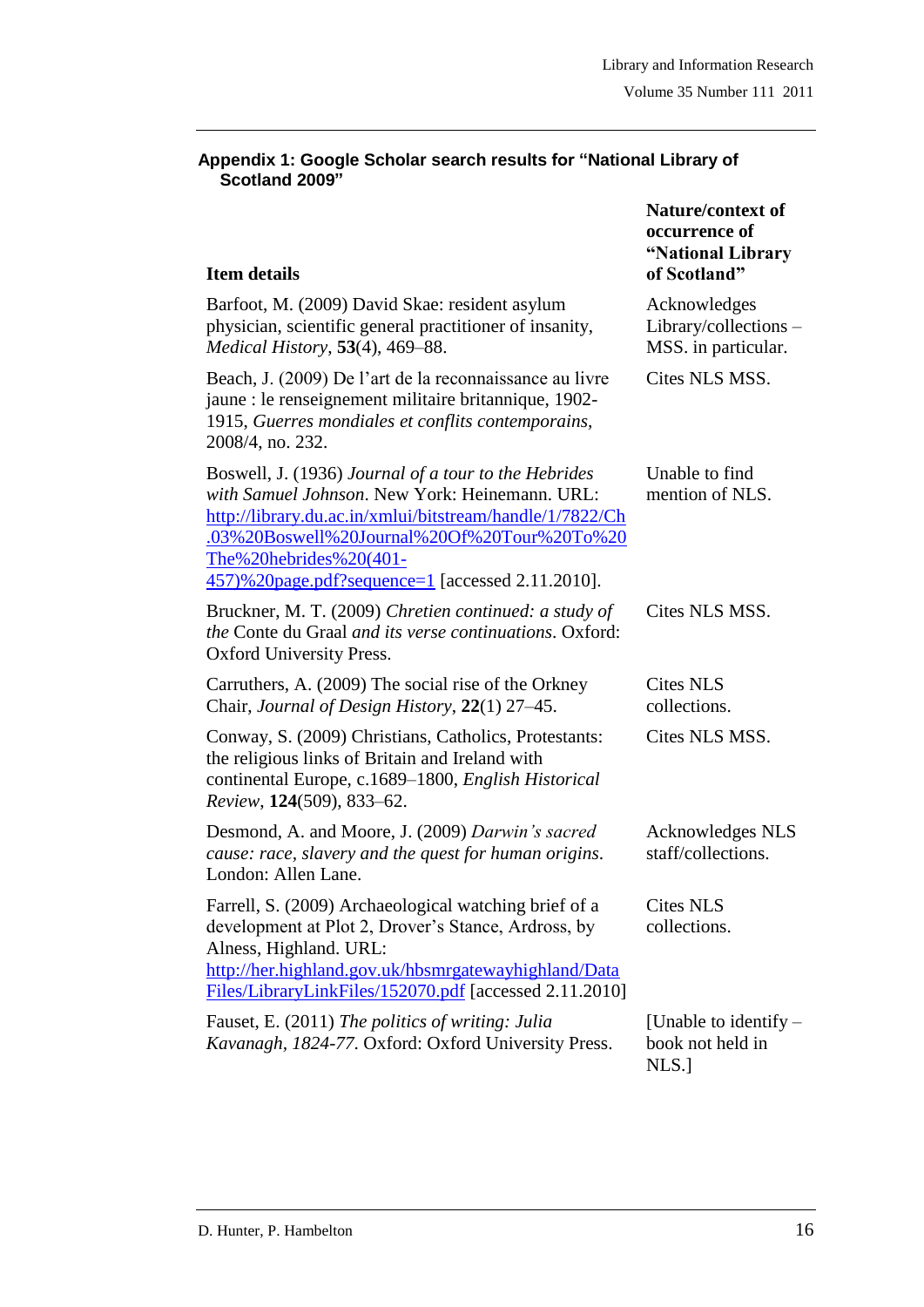| Fimi, D. (2009) Tolkien, race and cultural history: from<br>fairies to hobbits. Basingstoke: Palgrave Macmillan.                                                                                                              | Acknowledges<br>permission to<br>reproduce from NLS<br>collections.         |
|-------------------------------------------------------------------------------------------------------------------------------------------------------------------------------------------------------------------------------|-----------------------------------------------------------------------------|
| Fulton, H. (ed.) (2009) A companion to Arthurian<br>literature. Chichester: Wiley-Blackwell.                                                                                                                                  | Cites NLS MSS.                                                              |
| Grigg, J. A. (2009) The lives of David Brainerd. New<br>York: Oxford University Press.                                                                                                                                        | Acknowledges NLS<br>staff/collections.                                      |
| Hennessy, M. V. (2009) Tributes to Kathleen L. Scott:<br>English medieval manuscripts: readers, makers and<br>illuminators. London: Harvey Miller                                                                             | <b>Cites NLS</b><br>collections.                                            |
| Identification des editions. Selection par pays de<br>catalogues de bibliothèques en ligne contenant des<br>notices de livres anciens (n.d.) URL:<br>http://theleme.enc.sorbonne.fr/document262.html<br>[accessed 2.11.2010]. | <b>Cites NLS</b><br>publication.                                            |
| Kuhns, J. (2009) The pre-19th-century manuscript<br>tradition and textual transmission of the Early Modern<br>Irish tale Oidheadh Con Culainn: a preliminary study.<br>PhD thesis, University of Glasgow.                     | <b>Acknowledges NLS</b><br>MSS.                                             |
| Lowe, P. (2009) Contending with nationalism and<br>communism: British policy towards Southeast Asia,<br>1945-65. Basingstoke: Palgrave Macmillan.                                                                             | Acknowledges NLS<br>MSS.                                                    |
| McCleery, A. (2009) The 1969 edition of Ulysses: the<br>making of a Penguin classic, James Joyce Quarterly<br>46(1), 55.                                                                                                      | Acknowledges NLS<br>staff/collections.                                      |
| McGrath, M. (2009) Interlending and document supply:<br>a review of the recent literature. 68, Interlending and<br>Document Supply 37(3), 156-63.                                                                             | Reference to legal<br>deposit.                                              |
| Martin, J. (2009) Responses to the frame narrative of<br>John Gower's Confessio amantis in fifteenth- and<br>sixteenth-century Scottish literature, Review of English<br>Studies, 60(246), 561-77.                            | Cites NLS MSS.                                                              |
| Novokhatko, A. (2009) The invectives of Sallust and<br>Cicero. Berlin: Walter de Gruyter.                                                                                                                                     | [Unable to check.]                                                          |
| Opstad, G. (2009) Debussy's<br>$:$ the lives of<br>Georgette Leblanc, Mary Garden and Maggie Teyte<br>Woodbridge: Boydell.                                                                                                    | Cites NLS MSS.                                                              |
| Osborne, B. D. (2009) The people's army: the Home<br>Guard in Scotland. Edinburgh: Birlinn.                                                                                                                                   | Acknowledges staff<br>& permission to<br>reproduce from NLS<br>collections. |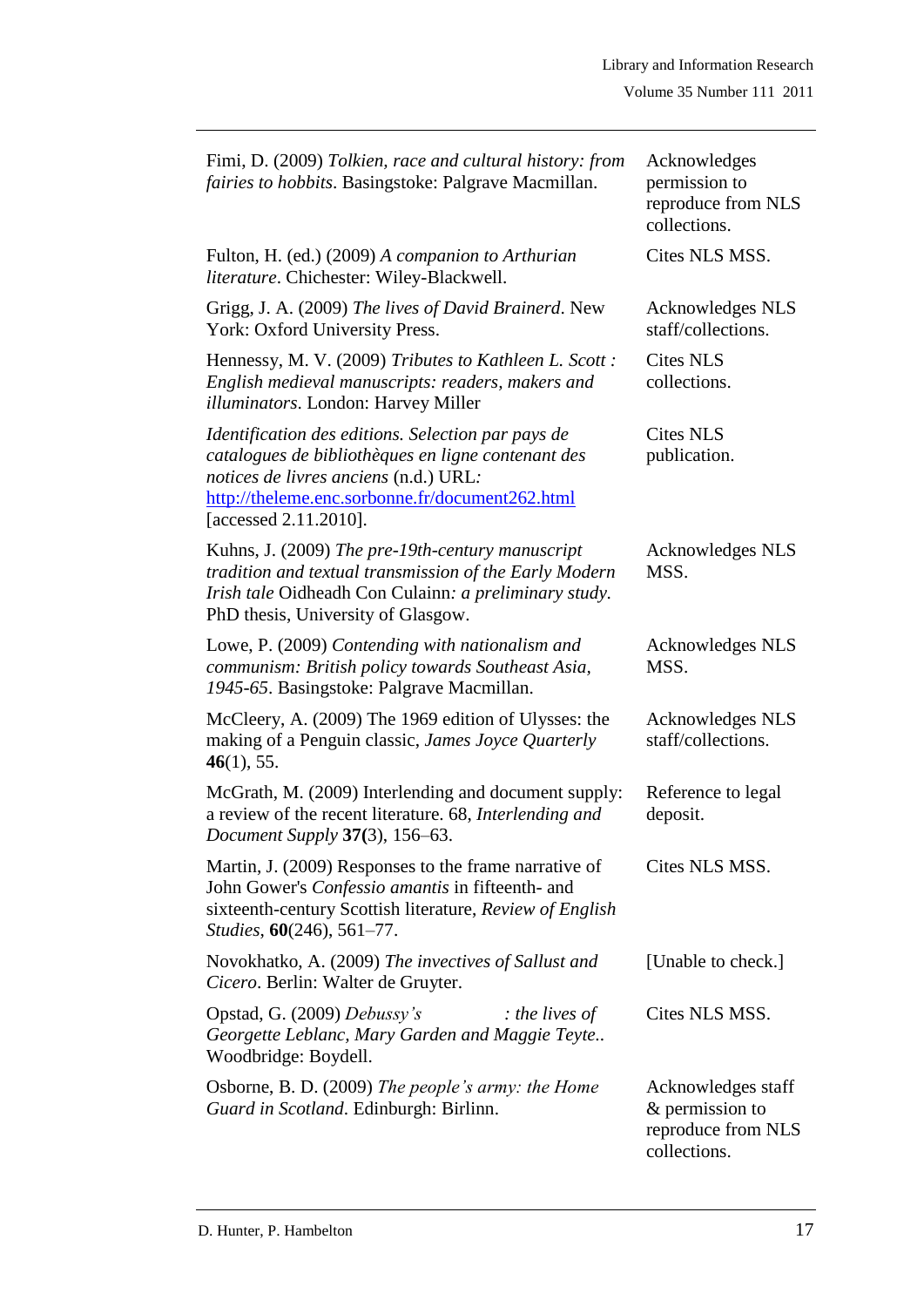| Philpott, W. (2009) Bloody victory: the sacrifice on the<br>Somme. London: Little, Brown.                                                                                                                                                                                                                                                                                                                         | Acknowledges staff<br>& permission to<br>reproduce from NLS<br>MSS.                                                        |
|-------------------------------------------------------------------------------------------------------------------------------------------------------------------------------------------------------------------------------------------------------------------------------------------------------------------------------------------------------------------------------------------------------------------|----------------------------------------------------------------------------------------------------------------------------|
| Ritchie, A. (2009) Major accessions to repositories in<br>2008 relating to politics, Contemporary British History,<br>4(23), 573.                                                                                                                                                                                                                                                                                 | <b>Cites NLS</b><br>collections.                                                                                           |
| Rodriguez-Gil, M.A. and Yanez-Bouza, N. (2009) The<br>ECEG-database: a bio-bibliographical approach to the<br>study of eighteenth-century English grammars. In:<br>Tieken-Boon van Ostade, I. and Wurff, W. van der<br>(eds.) Current issues in late modern English. Bern: Peter<br>Lang [Linguistic Insights; vol. 77. International<br>Conference on Late Modern English (3rd: 2007:<br>University of Leiden)]. | <b>Cites NLS</b><br>collections.                                                                                           |
| Rudy, J. (2009) Electric meters: Victorian physiological<br><i>poetics.</i> Athens, Ohio: Ohio University Press.                                                                                                                                                                                                                                                                                                  | Acknowledges NLS<br>staff/collections.                                                                                     |
| Russell, M. (2009) Soviet montage cinema as<br>propaganda and political rhetoric. PhD thesis,<br>University of Edinburgh. URL:<br>http://www.era.lib.ed.ac.uk/handle/1842/4084 [accessed<br>2.11.2010]                                                                                                                                                                                                            | <b>Acknowledges NLS</b><br>staff/collections.                                                                              |
| Scholarly communications report (2009)                                                                                                                                                                                                                                                                                                                                                                            | [Article on legal]<br>deposit - no other<br>bibliographic details<br>cited apart from link<br>to www.atypon-<br>link.com.] |
| Scully, R and Quartly, M. (2009) Drawing the line:<br>using cartoons as historical evidence. Clayton, Vic.:<br>Monash University Press.                                                                                                                                                                                                                                                                           | <b>Cites NLS</b><br>collections.                                                                                           |
| Selwood, S. (2009) Museums, galleries and the visual<br>arts. In: Jeffcut, P. (ed.) Creativity, innovation and the<br>cultural economy. Abingdon: Routledge.                                                                                                                                                                                                                                                      | Passing mention of<br>NLS.                                                                                                 |
| Sargent, G. (2010) The Scottish literary renaissance<br>reborn: a re-evaluation of the cultural directives of King<br>James VI, as defined in his Essayes of a Prentise in the<br>Divine Art of Poesie (1584). MPhil thesis, University of<br>Glasgow. URL: http://theses.gla.ac.uk/1657/ [accessed:<br>2.11.2010]                                                                                                | Cites NLS<br>collections.                                                                                                  |